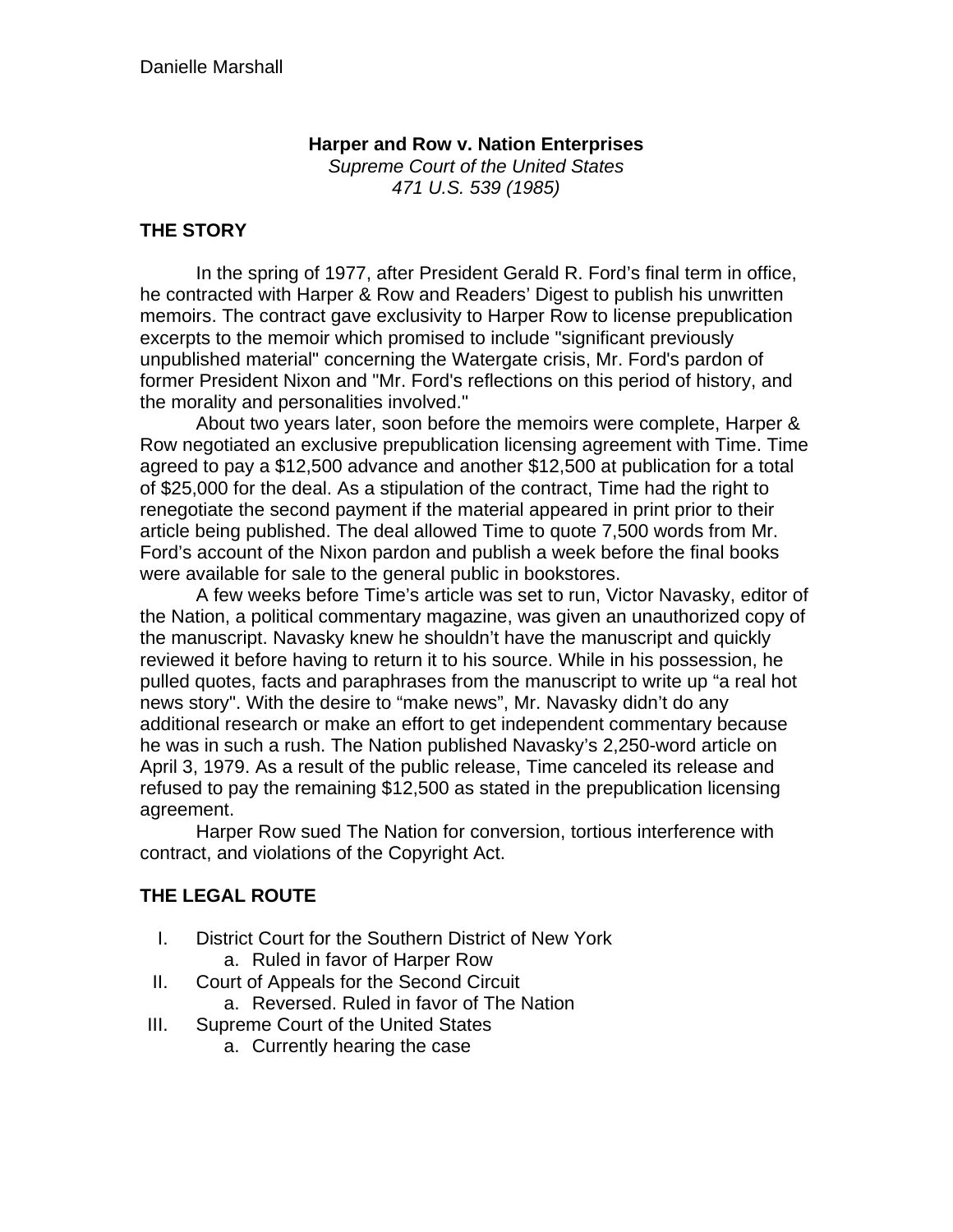# **THE PRECEDENTS**

- 1. **The Constitution** (Article I, § 8) "The Congress shall have Power . . . to Promote the Progress of Science and useful Arts, by securing for limited Times to Authors and Inventors the exclusive Right to their respective Writings and Discoveries."
- 2. **Consumers Union v General Signal:** the courts should give more leeway for fair use when the information related to matters "of high public concern."
- **3. The Copyright Act** 
	- a. Section 102: One can't copyright facts nor ideas. In practice, the author commonly sells his rights to publishers who offer royalties in exchange for their services in producing and marketing the author's work. The copyright owner's rights, however, are subject to certain statutory exceptions. §§ 107-118. Among these is § 107 which codifies the traditional privilege of other authors to make "fair use" of an earlier writer's work. [] In addition, no author may copyright facts or ideas. § 102. The copyright is limited to those aspects of the work--termed "expression"--that display the stamp of the author's originality.
	- b. Section 106: The rights of the copyright holder are to publish, copy, and distribute the author's work. That author can sell his/her rights to others. However, others can make "fair use" of the author's work
	- c. Section 107: allows others to make fair use of others' works Criteria for evaluation are: purpose and character, nature substantiality of amount used, the effect on the potential market or value of the © work.
- 4. **Folsom v Marsh**: "[A] reviewer may fairly cite largely from the original work, if his design be really and truly to use the passages for the purposes of fair and reasonable criticism. On the other hand, it is as clear, that if he thus cites the most important parts of the work, with a view, not to criticize, but to supersede the use of the original work, and substitute the review for it, such a use will be deemed in law a piracy."
- 5. **Sony Corp. of America v. Universal City Studios**, Inc., 464 U.S. 417 (1984). The purpose of copyright is to "motivate the creative activity of authors and inventors by the provision of a special reward, and to allow the public access to the products of their genius after the limited period of exclusive control has expired."

Commercial uses are presumed unfair.

It isn't fair use if the borrowing adversely affects the potential market for the work.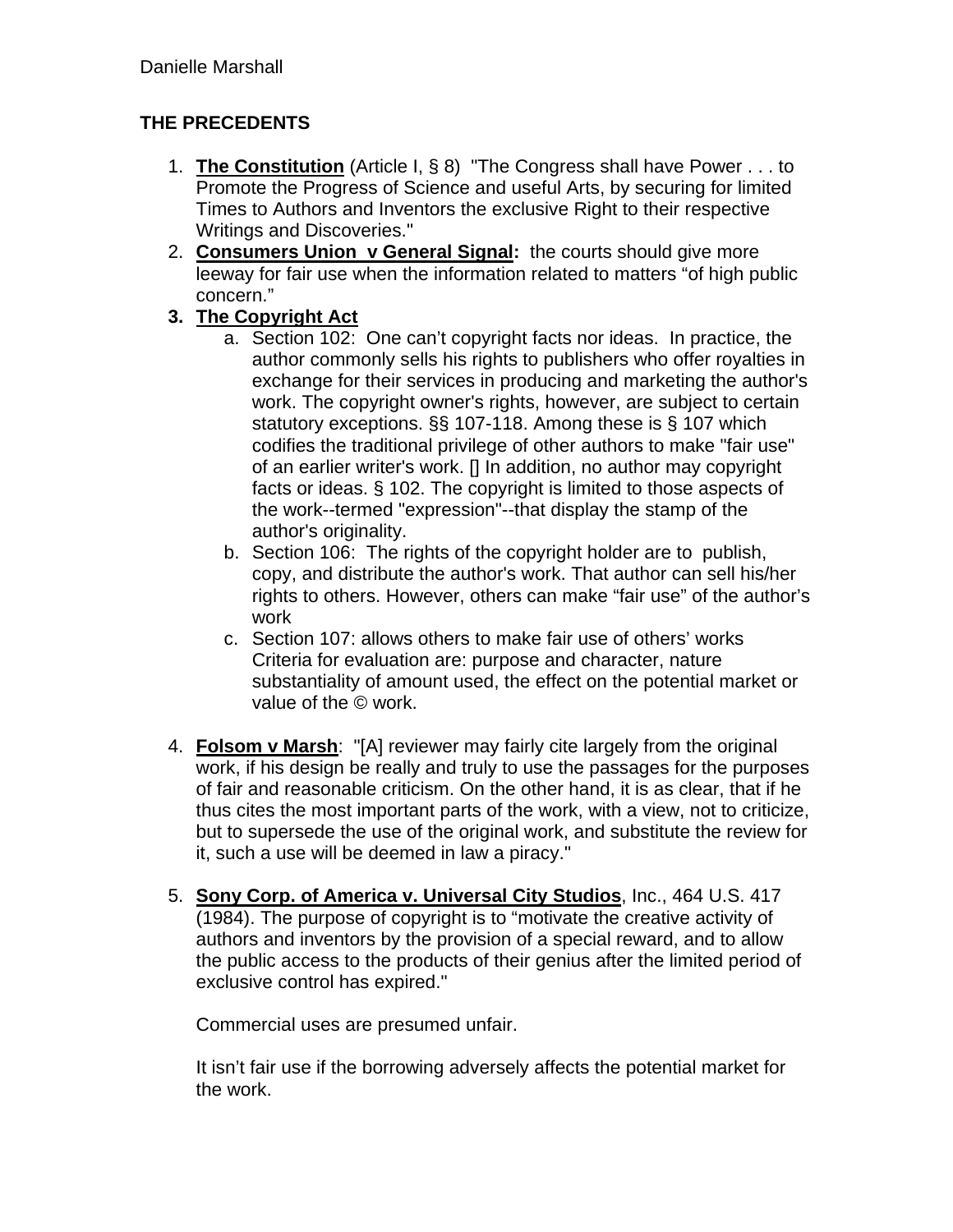6. **Twentieth Century Music Corp v Aiken:** the real goal of the copyright law is to stimulate works for the good of the public.

## **THE KEY QUESTION**

Under the First Amendment, can an unpublished memoir be published by a magazine without permission and claim to be Fair Use under the Copyright Act?

### **THE ANSWER AND VOTE**

No. The justices voted 6-3 in favor of Harper Row.

### **REASONS FOR THE DECISION**

- 1. Citing a hypothetical from Justice Story, the publication of an author's expression before it is authorized infringes on the authors right to decide when and if it will be made public. This isn't a factor when discussing the fair use of published works.
- 2. The ability to assure authors they can create freely without fear of their work being prematurely disseminated to the public outweighs any newsworthiness.
- 3. The Framers of the Constitution intended copyright to be the engine of free expression, supplying economic value for people to create work and market their ideas and expressions.
- 4. Since The Nation published this and it was for commercial use, the Justices cited *Sony Corp Of America v. Universal City Studios* saying it goes against fair use because the user (in this case The Nation) profited from its exploitation without paying the customary price even though it had the ability to bid for the right to the excerpts just as Time did. (Purpose of Use)
- 5. Since this was unpublished there were contractual obligations and agreements in place that spelled out publication deadlines, procedures and confidentiality of the article. The Nation's advance publication didn't allow for creative or quality control as noted in the contract. (Nature of the Copyrighted Work)
- 6. The Nation article was structured around the quoted excerpts which were used as dramatic focal points that also served key parts which were the heart of the book. (Amount and Substantiality of the Portion Used)
- 7. When used properly, fair use is limited to copying others in a way that the original works marketability will not be affected, which is not what happened in this case. (Effect on the Market)